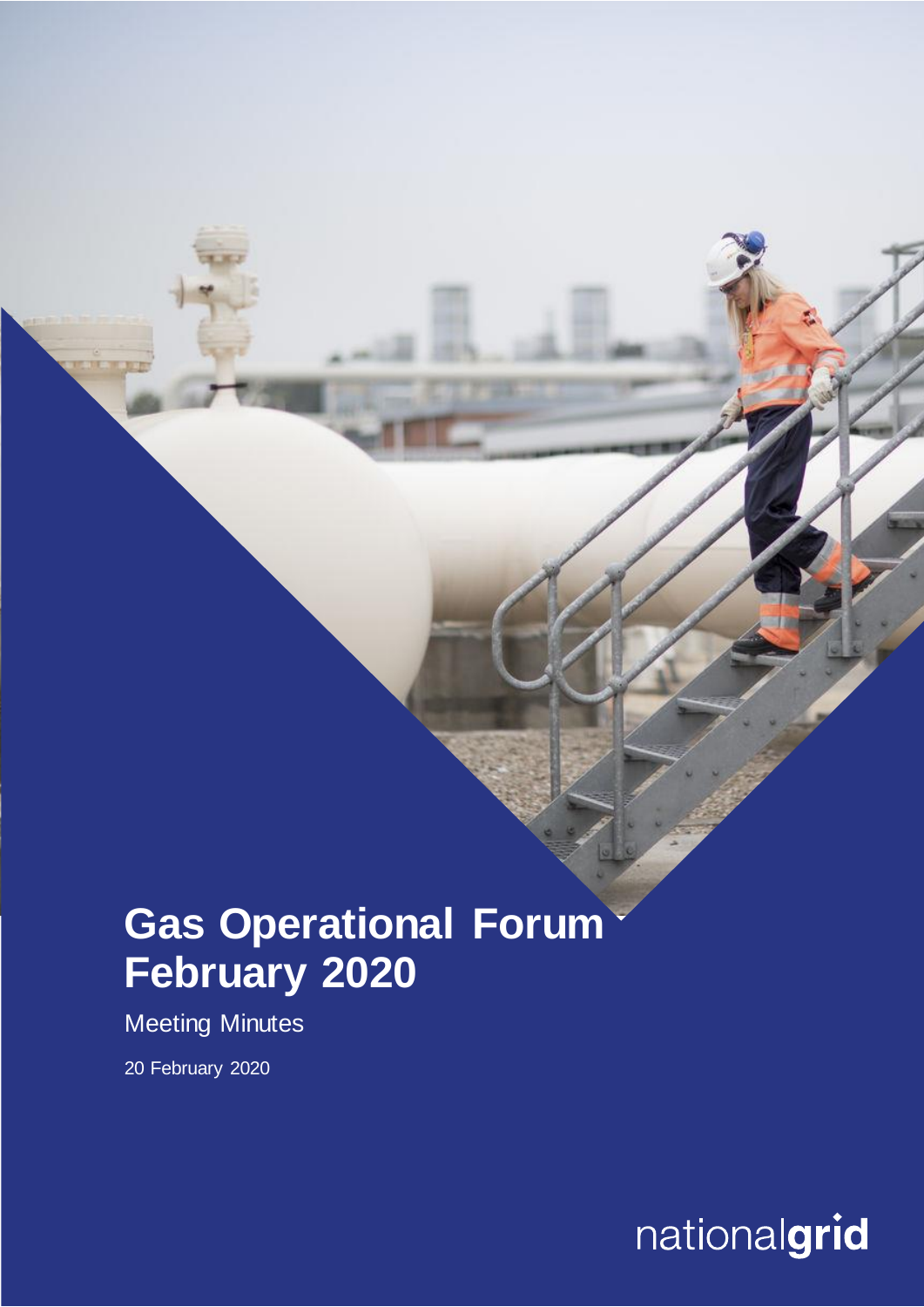## **Meeting Summary**

Meeting Date: 20/02/2020 Location: Amba Hotel, Charing Cross Start Time: 09:30

### **National Grid and Xoserve Attendees**

| <b>Company</b>                          | Name and attendance Y/N          |                 |                |
|-----------------------------------------|----------------------------------|-----------------|----------------|
| National Grid                           | Josh Bates <b>Y</b>              | Martin Cahill Y | lan Radley Y   |
|                                         | National Grid Sarah Carrington Y | Harj Kandola Y  | Phil Hobbins Y |
| <b>National Grid</b><br><b>Partners</b> | Iliana Portugues Y               | James Garlick Y |                |
| <b>Xoserve</b>                          | Matt Smith Y                     |                 |                |

### **Meeting Agenda**

| <b>Agenda</b><br><b>Item</b>     | <b>Key Points</b>                                                                                                                                                                                                                                                                                                                                                                                                                                                                                                                                                                                                                                                                                                                                                                                               | <b>Action</b><br><b>Ref</b> |
|----------------------------------|-----------------------------------------------------------------------------------------------------------------------------------------------------------------------------------------------------------------------------------------------------------------------------------------------------------------------------------------------------------------------------------------------------------------------------------------------------------------------------------------------------------------------------------------------------------------------------------------------------------------------------------------------------------------------------------------------------------------------------------------------------------------------------------------------------------------|-----------------------------|
| Operational<br>Overview          | LNG again reached levels similar to the records set in December<br>$\bullet$<br>Storage withdrawal has increased bringing stock levels down (but still<br>$\bullet$<br>towards the higher end of the historical range)<br>January was warmer than in previous years, accounting for a decrease in<br>$\bullet$<br>the LDZ demand compared to the last winter<br>Recent Gas Power station utilisation has been lower<br>$\bullet$<br>Demand has fluctuated significantly in January, with 10 days separating<br>$\bullet$<br>the highest Demand day of the year (362mcm) with the lowest Demand<br>day since the start of November (233mcm)<br>Higher demand days have generally been matched by increased supply<br>$\bullet$<br>at Grain and Milford                                                           |                             |
| European<br><b>Gas Prices</b>    | Guest Presentation provided by Argus Media<br>Focus on low spot prices, and unusually shaped forward prices<br>March prices below summer months<br>A cold winter would leave storage stocks at around 2018 levels<br>LNG market share at new high                                                                                                                                                                                                                                                                                                                                                                                                                                                                                                                                                               |                             |
| Prevailing<br><b>View Screen</b> | Operational Data enhancements project is scheduled to complete in<br>$\bullet$<br>June, implementing new data items, improving the user experience when<br>accessing data, and improving the quality, timeliness and efficiency with<br>changes to the underlying data structure<br>Data Community site will be kept on an enduring process<br>$\bullet$<br>New prevailing view screen to go live over the next few weeks-<br>$\bullet$<br>demonstrated in the session with some minor changes to be made before<br>go live<br>Existing screen to be available alongside the new one for a period of 3<br>$\bullet$<br>months while users familiarise themselves with the new layout<br>Changes to this page can be made much faster in the future with the<br>$\bullet$<br>more standardised design tools used |                             |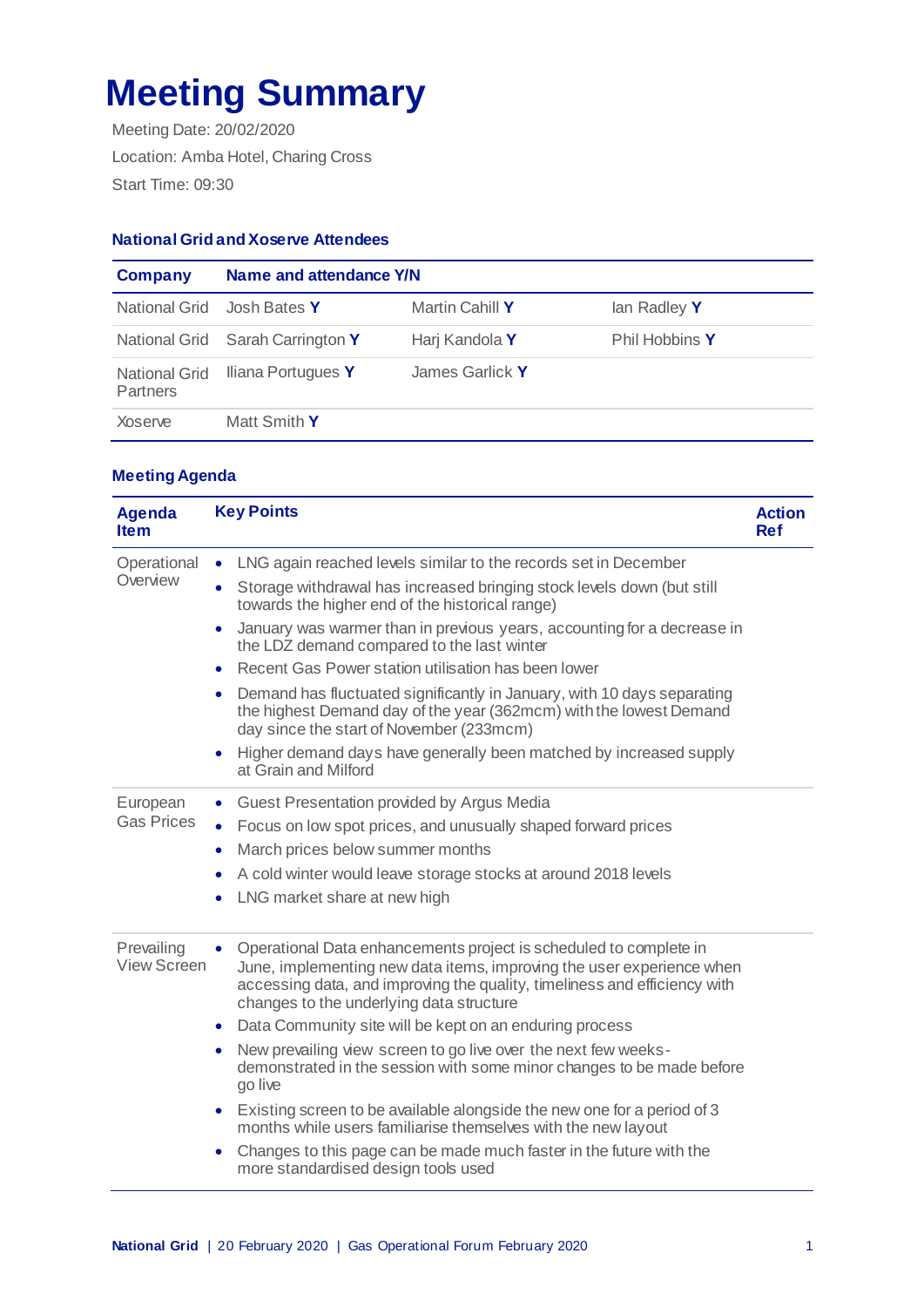|                                      | • Action NG send comms when new Prevailing View screen is live                                                                                                                                              | 1            |
|--------------------------------------|-------------------------------------------------------------------------------------------------------------------------------------------------------------------------------------------------------------|--------------|
| Innovation at •<br>National<br>Grid  | National Grid Partners is a non-regulated part of the company, separate<br>from the core regulated business                                                                                                 |              |
|                                      | Focus on partnerships, innovation and building an entrepreneurial<br>$\bullet$<br>mindset in businesses across National Grid                                                                                |              |
|                                      | Gas plays 7 roles in a transition to a clean future, so is key in many<br>innovation projects                                                                                                               |              |
| Margins                              | New Margins Notice process started from October 2019                                                                                                                                                        |              |
| <b>Notice</b>                        | A new method was implemented to determine LNG contribution to<br>available supply, with the process to apply over the winter period only (but<br>with an ability for NG to reinstate in April by exception) |              |
|                                      | New LNG method ensures a higher LNG figure contributes to overall NSS<br>$\bullet$<br>number- previously the assumption from this tended to remain constant<br>during the winter                            |              |
|                                      | New Interconnector methodology was not introduced as in historic years<br>$\bullet$<br>would have triggered a Margins Notice with Demand below 300mcm                                                       |              |
|                                      | New figure has generally been above what was last year with the new<br>$\bullet$<br>methodology.                                                                                                            |              |
|                                      | 17 December would've resulted in a Margins Notice had the<br>۰<br>interconnector methodology been introduced                                                                                                |              |
| Charging<br><b>Review</b>            | Ofgem published minded to position in December 2019, with a preference<br>for 0678A (postage stamp methodology)                                                                                             |              |
|                                      | Consultation responses for impact assessment due by 24 February 2020<br>$\bullet$<br>Decision from Ofgem is expected around May 2020<br>$\bullet$                                                           |              |
|                                      | If 678A is chose, this will be effective from October 2020<br>$\bullet$                                                                                                                                     |              |
|                                      | There will be no changes to capacity processes (although the capacity<br>$\bullet$<br>access review will assess these separately                                                                            |              |
|                                      | Storage and Interruptible discounts in discussion<br>$\bullet$<br>No Shorthaul included – new product is being progressed separately by                                                                     |              |
|                                      | 0670R                                                                                                                                                                                                       |              |
| <b>GEMINI Re-</b>                    | Re-Platforming project will not affect the functionality                                                                                                                                                    |              |
| Platforming<br>Project               | Underlying structure will be replaced                                                                                                                                                                       | $\mathbf{2}$ |
|                                      | All GEMINI users have the opportunity to test connectivity to new data<br>centre from 13th April to 8th May 2020                                                                                            |              |
|                                      | There will be an extended outage on $5th$ July 2020 – between 8 and 12<br>$\bullet$<br>hours expected                                                                                                       |              |
|                                      | Contingency data will be made available during this outage                                                                                                                                                  |              |
|                                      |                                                                                                                                                                                                             |              |
| Changes to<br><b>NIFR</b><br>Process | Deemed to Flow Fax will be replaced by an automated process where<br>۰<br>nominations that fail flow rate validation will go straight to GNCC for<br>approval                                               |              |
|                                      | There will be a new GEMINI screen created to monitor the status of<br>$\bullet$<br>requests                                                                                                                 |              |
|                                      | This will go live in April                                                                                                                                                                                  |              |
|                                      | Questions from last month:                                                                                                                                                                                  |              |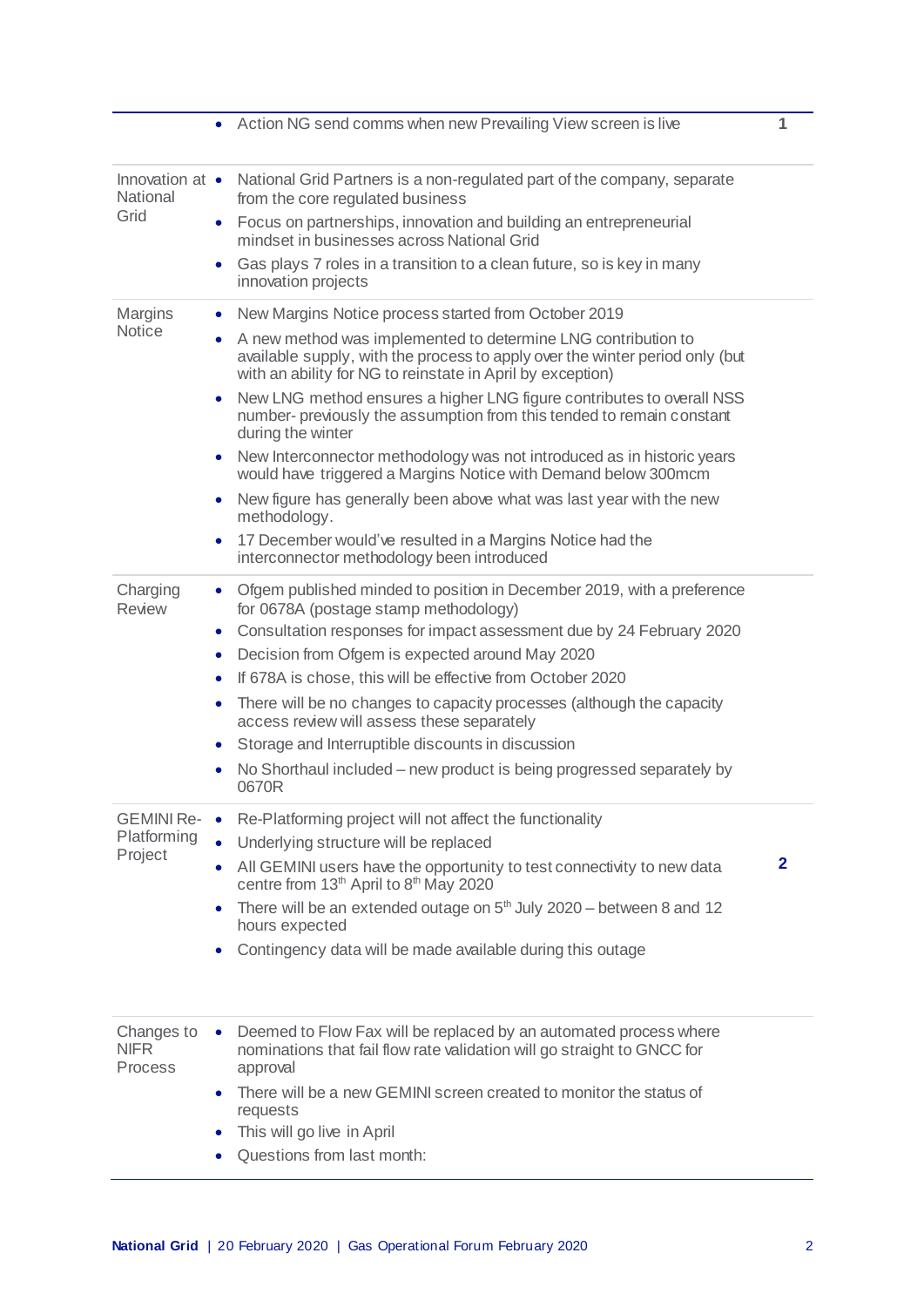|           | Why is the reschedule process window open until 4am when nominations<br>on GEMINI have to be made by 3am?                                                                                           |
|-----------|-----------------------------------------------------------------------------------------------------------------------------------------------------------------------------------------------------|
|           | Re-nominations are available up to Gemini housekeeping window                                                                                                                                       |
|           | Will nominations created using the renominations API automatically<br>create a NIFR request if necessary, or will a manual process be required<br>in the Gemini front end?                          |
|           | Yes the API will generate the NIFR request without any frontend activity<br>required                                                                                                                |
|           | Are any changes to the API request needed to facilitate this?                                                                                                                                       |
|           | Only the number of text characters in the message section of the API has<br>been extended, However this has no impact to the structure of the API<br>(within original specifications)               |
|           | Are there any changes to the API response that we will receive if a<br>renomination results in a NIFR request?                                                                                      |
|           | Only the number of text characters in the message section of the API<br>response file has been extended. However this has no impact to the<br>structure of the API (within original specifications) |
|           | Can an API be setup to notify for approval of the request?                                                                                                                                          |
|           | New API's are out of scope. However a new Gemini screen has been<br>created which allows shippers to view the status of NIFR requests.                                                              |
|           | UAG Report • NG propose to immediately start publishing UAG report in May and<br>November rather than April and October                                                                             |
|           | • We believe this is what was intended in the licence wording                                                                                                                                       |
| $\bullet$ | This will allow for a full year's worth of data in the May report                                                                                                                                   |
| $\bullet$ | If UAG hasn't changes significantly at the mid year point, a shorter report<br>will be produced to allow for efficiency and concentrate on longer term<br><b>UAG</b> projects                       |